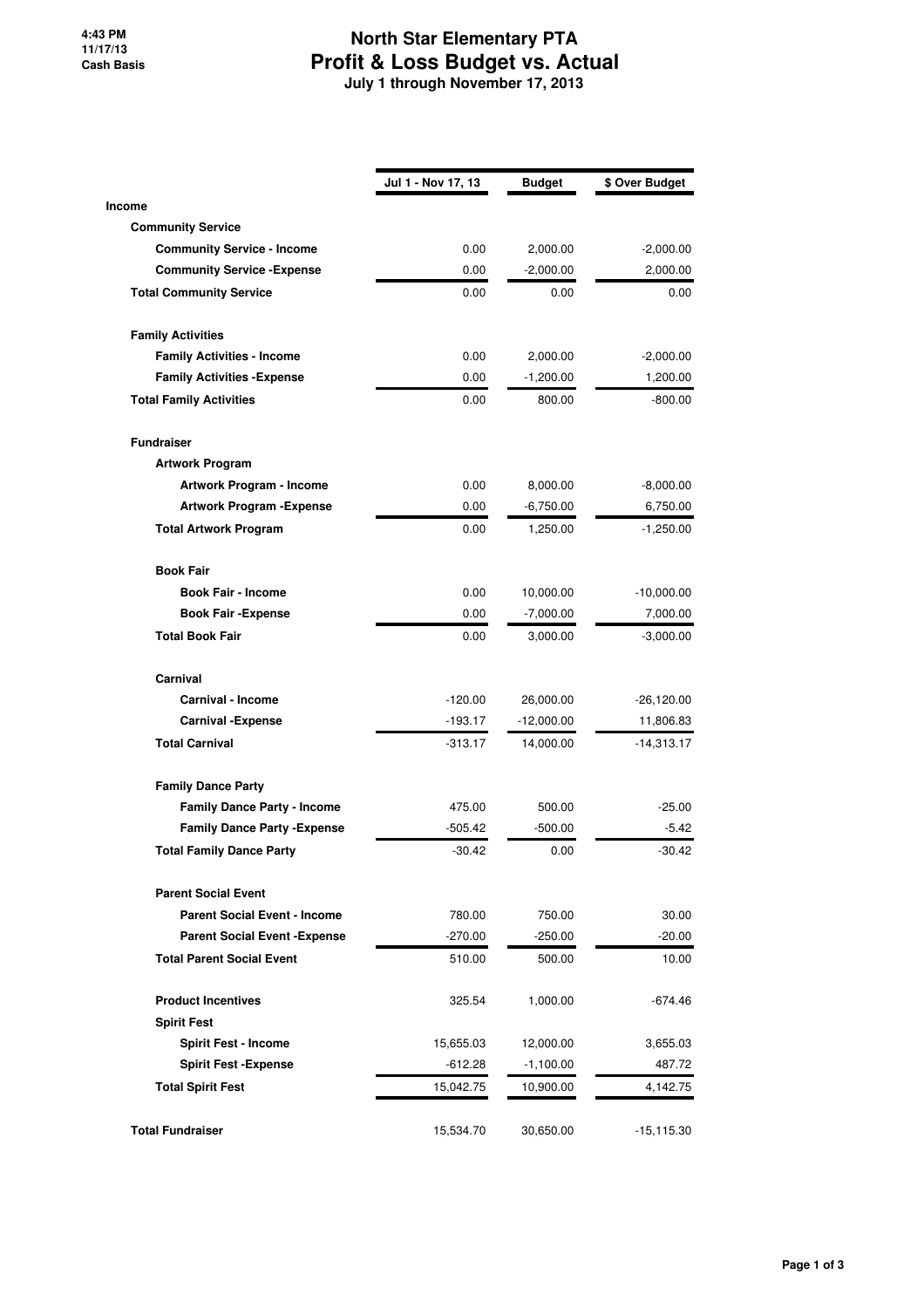## **North Star Elementary PTA Profit & Loss Budget vs. Actual July 1 through November 17, 2013**

|                                     | Jul 1 - Nov 17, 13 | <b>Budget</b> | \$ Over Budget |
|-------------------------------------|--------------------|---------------|----------------|
| <b>Interest Income</b>              | 2.33               | 7.00          | -4.67          |
| Membership                          |                    |               |                |
| Membership - Income                 | 2,883.50           | 3,500.00      | $-616.50$      |
| <b>Membership - Expense</b>         | -1,466.25          | $-1,875.00$   | 408.75         |
| <b>Total Membership</b>             | 1,417.25           | 1,625.00      | $-207.75$      |
|                                     |                    |               |                |
| <b>Spirit Wear</b>                  |                    |               |                |
| <b>Spirit Wear - Income</b>         | 7,600.00           | 8,085.00      | $-485.00$      |
| <b>Spirit Wear - Expense</b>        | $-6,649.75$        | $-7,600.00$   | 950.25         |
| <b>Total Spirit Wear</b>            | 950.25             | 485.00        | 465.25         |
| <b>Staff Appreciation</b>           |                    |               |                |
| <b>Staff Appreciation - Income</b>  | 1,395.75           | 2,500.00      | $-1,104.25$    |
| <b>Staff Appreciation - Expense</b> | $-1,222.23$        | $-2,500.00$   | 1,277.77       |
| <b>Total Staff Appreciation</b>     | 173.52             | 0.00          | 173.52         |
|                                     |                    |               |                |
| Yearbook                            |                    |               |                |
| Yearbook - Income                   | 15.00              | 8,550.00      | $-8,535.00$    |
| Yearbook - Expense                  | 0.00               | $-8,500.00$   | 8,500.00       |
| <b>Total Yearbook</b>               | 15.00              | 50.00         | $-35.00$       |
| <b>Total Income</b>                 | 18,093.05          | 33,617.00     | $-15,523.95$   |
| <b>Expense</b>                      |                    |               |                |
| <b>Academic Competition</b>         |                    |               |                |
| <b>Math Olympiad</b>                | 99.00              | 99.00         | 0.00           |
| <b>National Geography Bee</b>       | 100.00             | 100.00        | 0.00           |
| <b>Spelling Bee</b>                 | 0.00               | 120.00        | $-120.00$      |
| <b>Stock Market</b>                 | 0.00               | 700.00        | $-700.00$      |
| <b>Total Academic Competition</b>   | 199.00             | 1,019.00      | $-820.00$      |
| <b>Charitable Assistance</b>        | 0.00               | 400.00        | $-400.00$      |
| <b>Copy/Printing</b>                | 18.69              | 500.00        | -481.31        |
| <b>Family Fitness</b>               | 0.00               | 50.00         | $-50.00$       |
| <b>Field Day</b>                    | 84.63              | 375.00        | $-290.37$      |
| <b>Fifth Grade Activities</b>       | 0.00               | 1,400.00      | $-1,400.00$    |
| <b>Garden Committee</b>             | 0.00               | 500.00        | $-500.00$      |
| <b>Health and Wellness</b>          | 0.00               | 200.00        | $-200.00$      |
| <b>Instructional Support</b>        | 759.00             | 2,000.00      | $-1,241.00$    |
| <b>Insurance</b>                    | 179.00             | 150.00        | 29.00          |
| <b>Interior Beautification</b>      | 0.00               | 100.00        | $-100.00$      |
| <b>Post Office</b>                  | 0.00               | 100.00        | $-100.00$      |